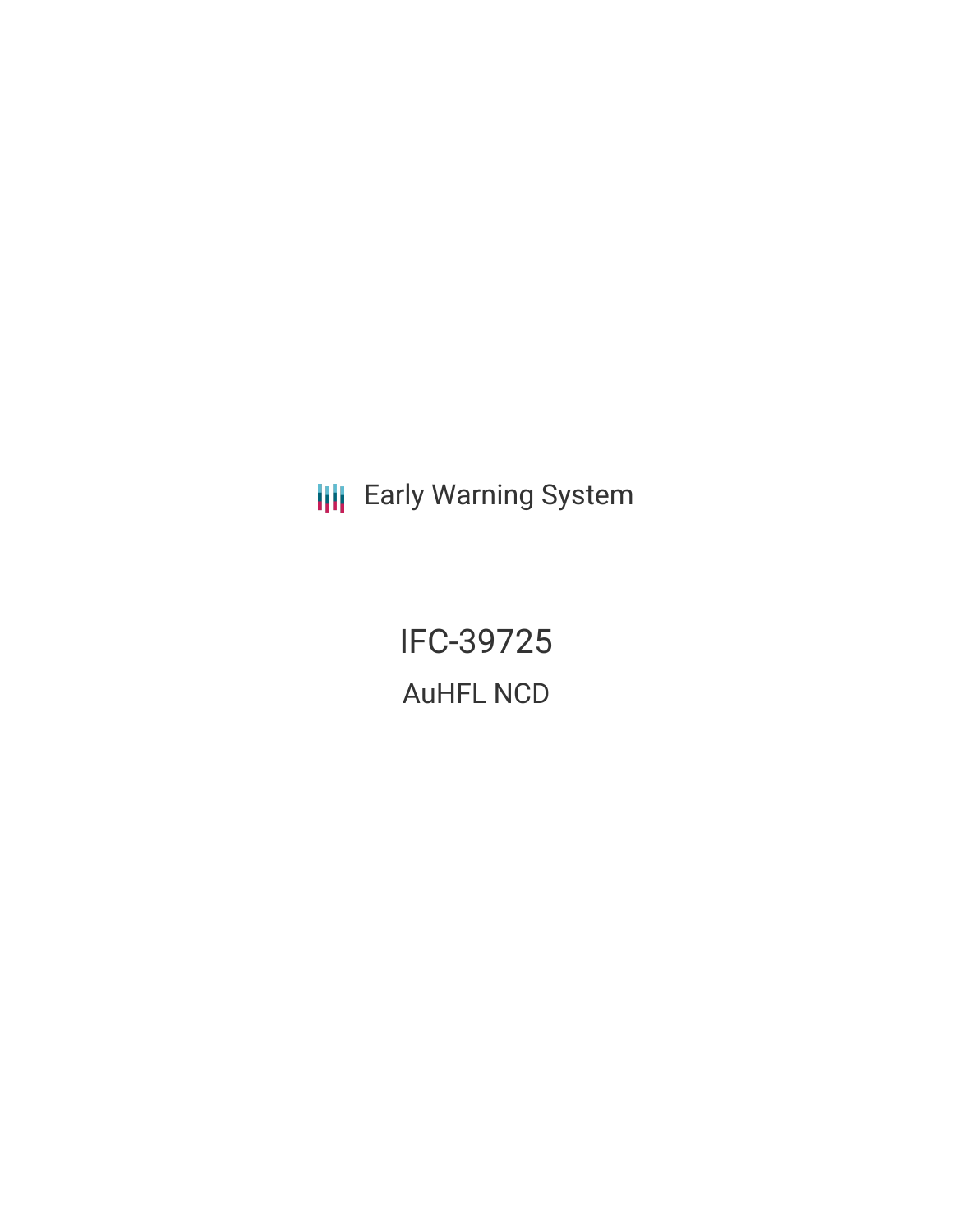| <b>Countries</b>               | India                                   |
|--------------------------------|-----------------------------------------|
| <b>Financial Institutions</b>  | International Finance Corporation (IFC) |
| <b>Status</b>                  | Approved                                |
| <b>Bank Risk Rating</b>        | FI.                                     |
| <b>Voting Date</b>             | 2017-06-19                              |
| <b>Borrower</b>                | AAVAS FINANCIERS LIMITED                |
| <b>Sectors</b>                 | Finance                                 |
| <b>Investment Type(s)</b>      | Loan                                    |
| <b>Investment Amount (USD)</b> | $$20.15$ million                        |
| <b>Loan Amount (USD)</b>       | \$20.15 million                         |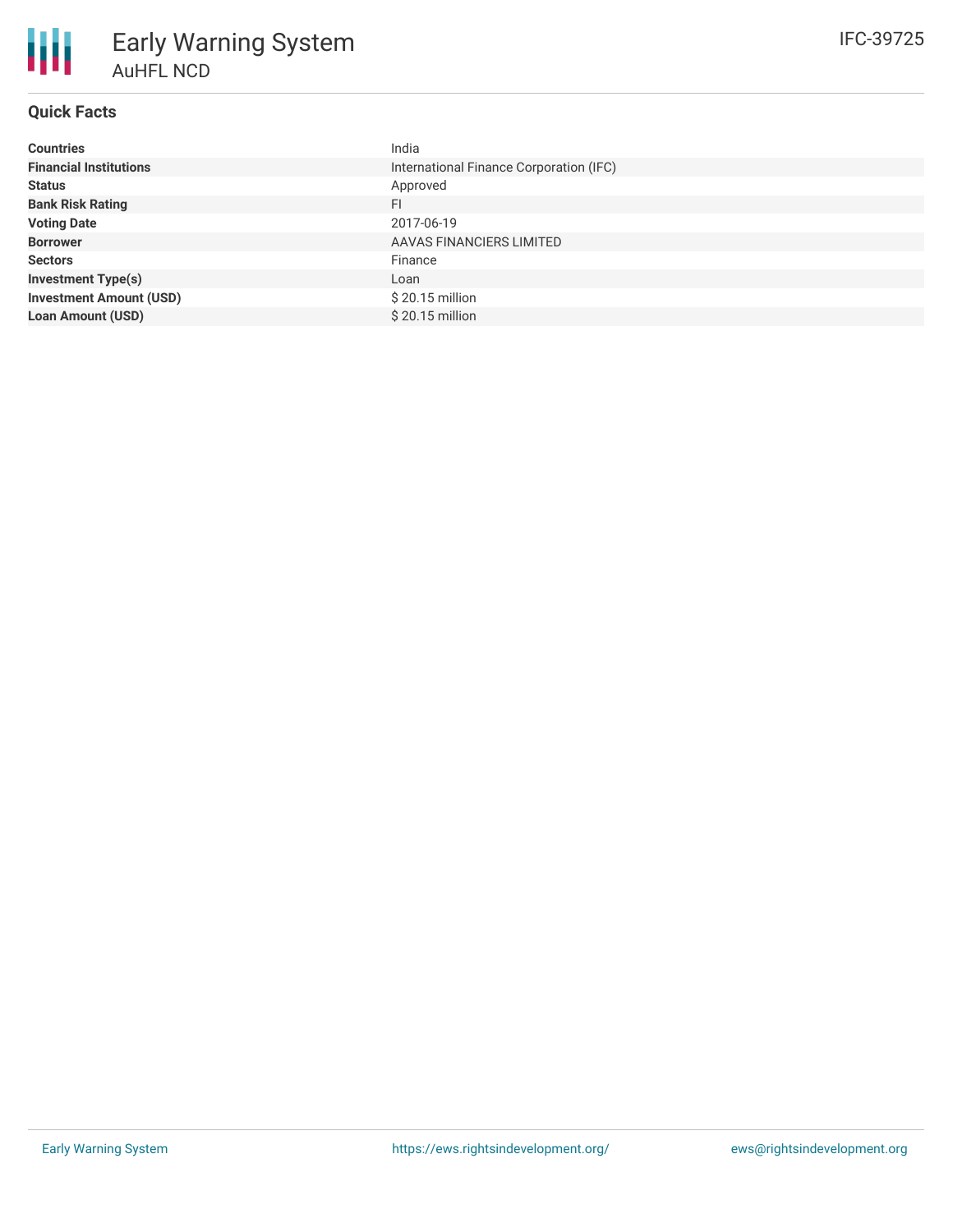# **Project Description**

According to IFC website, IFC proposes to invest up to US\$20 mn through subscription of Non-Convertible Debentures issued by Aavas Financiers Limited (AFL), formerly known as Au Housing Finance Limited. The proceeds of proposed IFC's financing will be utilized by AFL for supporting affordable housing finance for purchase / construction & extension of house to individual under low and medium income group in Rajasthan (a low income state) and nearby 5 states. AFL's customers include dairy farmers, carpenters, garment traders, artisans, etc. Currently, almost 65% of AFL's customers are self-employed.

1. Increased housing finance access in Low Income States: AFL is focused on providing access to housing finance to low-mid income borrowers in tier II /tier III/tier IV and peripheries of tier I cities, with 57% of its outstanding book in the low income states of Rajasthan and Madhya Pradesh.

2. Increased housing finance access to self-employed and low income segment: AFL is focused on providing access to housing finance to low income borrowers, specifically those employed in the informal sector such as self-employed microentrepreneurs and un-organized sector salaried workers.

3. Job Creation: There is high demand for affordable housing, particularly in rural and semi-urban areas. The expansion of housing finance has a trickledown effect on job creation through the growth of the multiple industries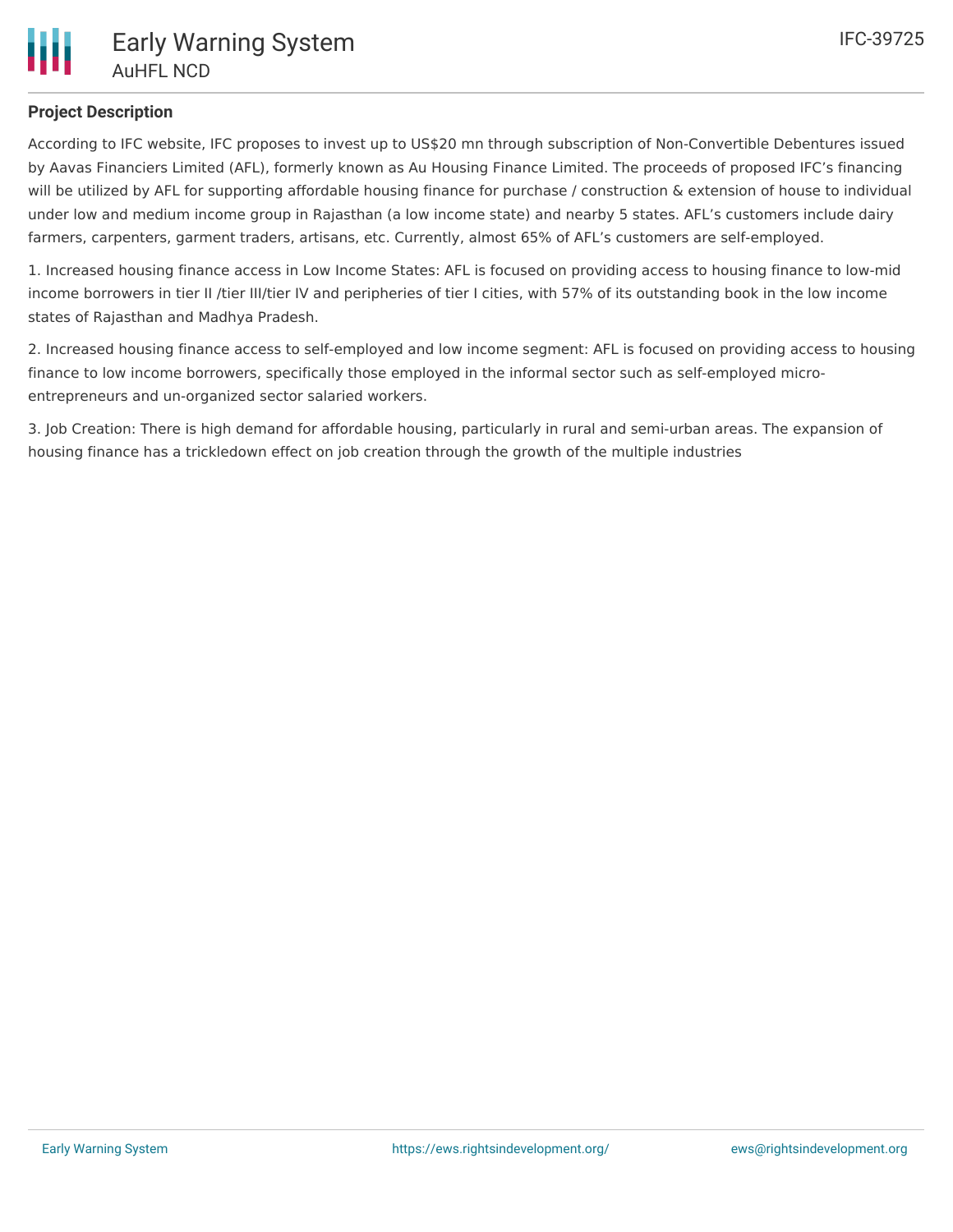# **Investment Description**

• International Finance Corporation (IFC)

# **Financial Intermediary**

Financial Intermediary: A commercial bank or financial institution that receives funds from a development bank. A financial intermediary then lends these funds to their clients (private actors) in the form of loans, bonds, guarantees and equity shares. Financial intermediaries include insurance, pension and equity funds. The direct financial relationship is between the development bank and the financial intermediary.

AAVAS [Financiers](file:///actor/1046/) Limited (Financial Intermediary)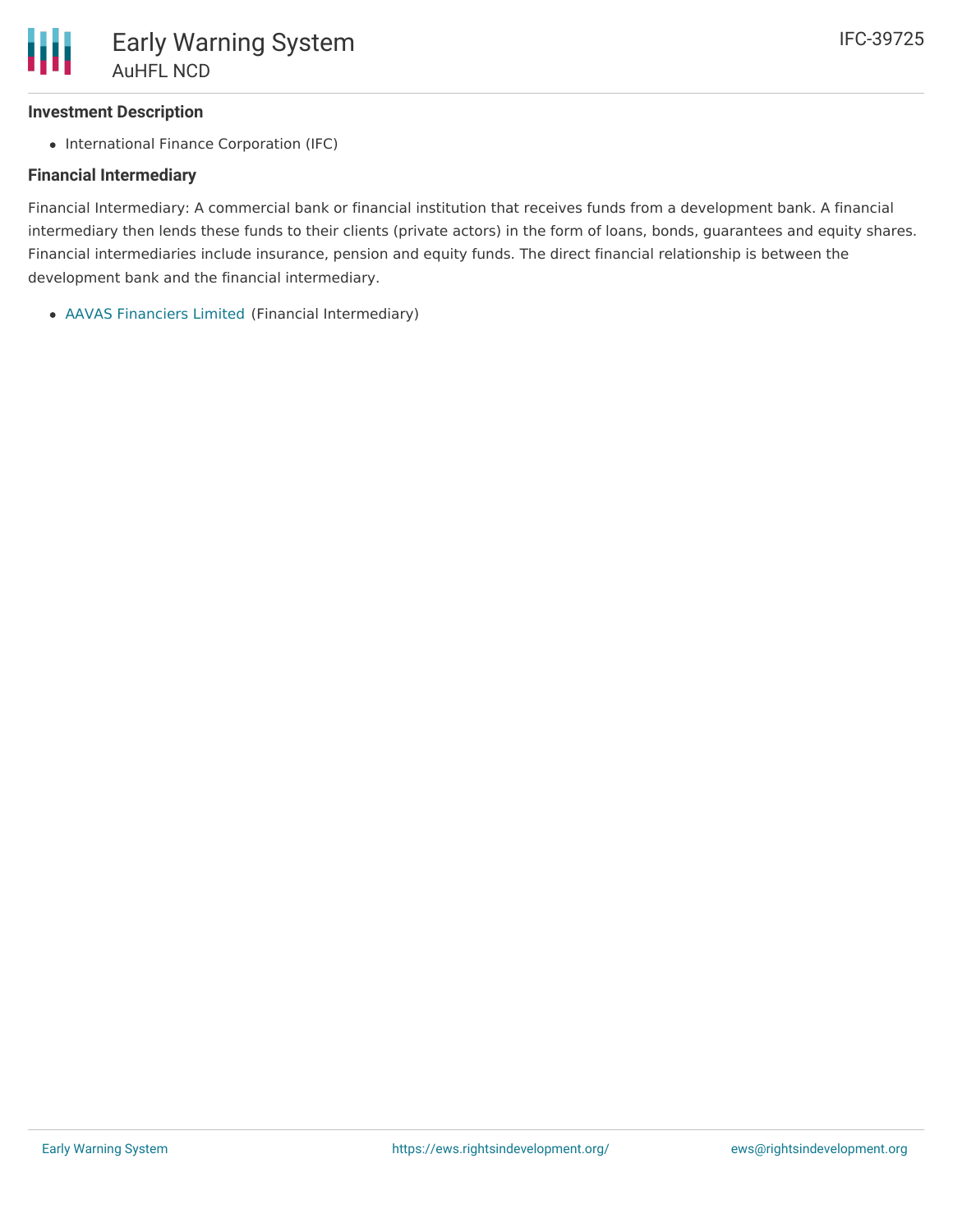

# **Private Actors Description**

Established in 2011, Aavas Financiers Limited (AFL) was incorporated as a wholly owned subsidiary of Au Financiers Ltd. (Au), currently known as Au Small Finance Bank Limited. As part of its Small Finance Bank transformation process, Au sold its substantial stake in AFL. The company's current shareholders include Kedaara Capital, Partners Group, Au, and the management team.

The Company is led by Mr. Sushil Agarwal, CEO, who is a senior banker with over 15 years of experience in housing and SME finance.